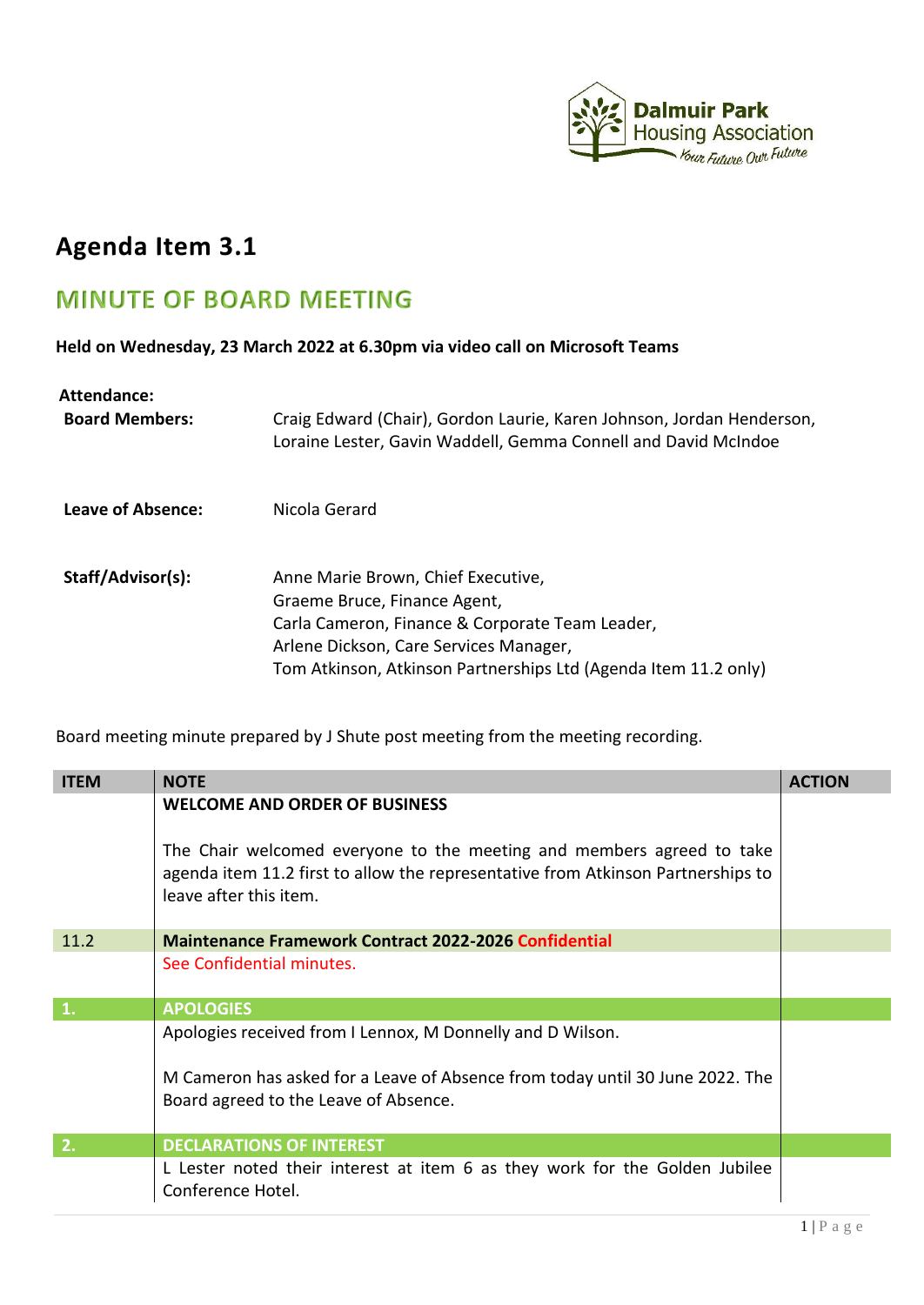| 3.                                | <b>MINUTES</b>                                                                                                                                                                                                                                                                                                                                                                                                                                                                            |                 |
|-----------------------------------|-------------------------------------------------------------------------------------------------------------------------------------------------------------------------------------------------------------------------------------------------------------------------------------------------------------------------------------------------------------------------------------------------------------------------------------------------------------------------------------------|-----------------|
| 3.1                               | Minutes of Previous Meeting (23 February 2022)                                                                                                                                                                                                                                                                                                                                                                                                                                            |                 |
|                                   | The minutes were approved on a proposal by G Waddell and seconded by D<br>McIndoe.                                                                                                                                                                                                                                                                                                                                                                                                        |                 |
| 3.2                               | <b>Confidential Minutes of Previous Meeting (23 February 2022)</b>                                                                                                                                                                                                                                                                                                                                                                                                                        |                 |
|                                   | The minutes were approved on a proposal by D McIndoe and seconded by G<br>Waddell.                                                                                                                                                                                                                                                                                                                                                                                                        |                 |
| 3.3                               | <b>PRWG Meeting Note (9 March 2022)</b>                                                                                                                                                                                                                                                                                                                                                                                                                                                   |                 |
|                                   | The meeting note was reviewed for accuracy and noted.                                                                                                                                                                                                                                                                                                                                                                                                                                     |                 |
| 4.0                               | <b>RECOMMENDATIONS TO THE BOARD FOR APPROVAL:</b>                                                                                                                                                                                                                                                                                                                                                                                                                                         |                 |
| 4.2                               | From PRWG (19 January 2022)                                                                                                                                                                                                                                                                                                                                                                                                                                                               |                 |
| 4.2.1<br>Report<br><b>Summary</b> | <b>PRWG Update Report</b><br>AM Brown presented the PRWG report to the Board following the non-quorate<br>PRWG meeting due to be held on 9 March 2022. The Board were advised that<br>there have been minor amendments made to the Client Finance & Cash Handling<br>Policy, Volunteer Policy, Income, Arrears & Debt Management Policy, Asbestos<br>Policy & New Tenant Pack through the Chief Executive's use of Delegated<br>Authority.                                                |                 |
| <b>Discussion</b>                 | There were no questions raised.                                                                                                                                                                                                                                                                                                                                                                                                                                                           |                 |
| <b>Decision</b>                   | Following consideration, the Board:<br>Noted the minor changes to the following policies or documents made by the<br>Chief Executive in March 2022 with delegated authority by the PRWG at its<br>meeting on 9 March 2022:<br>1. Client Finance & Cash Handling Policy.<br>2. Volunteer Policy.<br>Income, Arrears & Debt Management Policy.<br>3.<br>4. Asbestos Policy.<br>5. New Tenant Pack.<br>Noted the Equality Impact Assessments for each of the policies/documents<br>reviewed. |                 |
| 4.2.2                             | <b>Internal Audit Policy</b>                                                                                                                                                                                                                                                                                                                                                                                                                                                              |                 |
| Report<br><b>Summary</b>          | AM Brown presented the new Internal Audit Policy to the Board for approval.<br>This Policy is being presented directly to the Board as the PRWG meeting due to<br>be held on 9 March 2022 was not quorate.<br>Members were advised that slight amendments to the wording of Section 8 and<br>section 12.2 have been recommended by the Internal Auditor via an email to the<br>Chief Executive.                                                                                           | <b>AM Brown</b> |
| <b>Discussion</b>                 | There were no questions raised.                                                                                                                                                                                                                                                                                                                                                                                                                                                           |                 |
| <b>Decision</b>                   | Following consideration, the Board:                                                                                                                                                                                                                                                                                                                                                                                                                                                       |                 |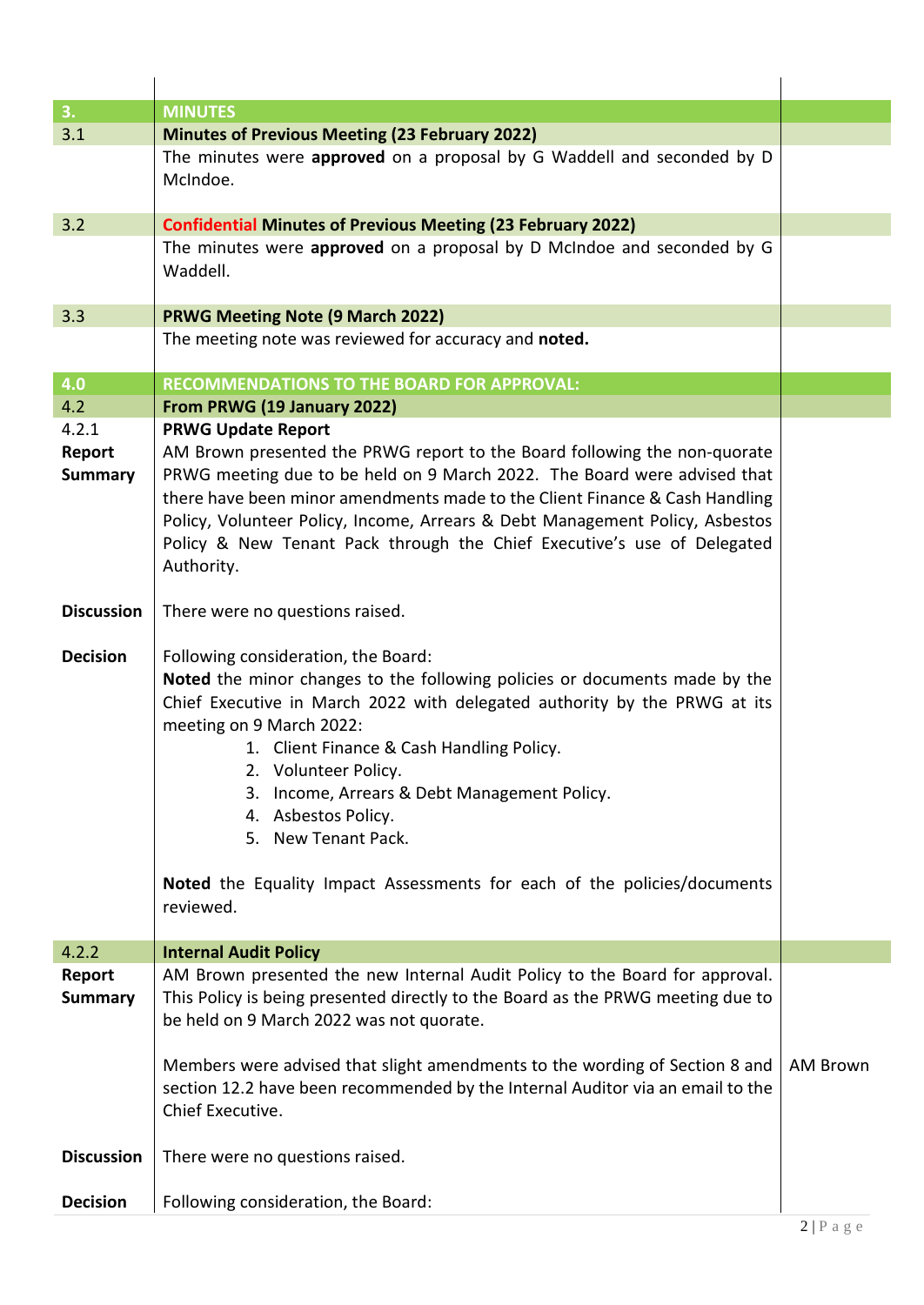|                          | Approved the new Internal Audit Policy attached at Appendix 1, subject to the<br>amendments to the wording in Sections 8 and 12.2 suggested by the Internal<br>Auditor and noting the Policy will be reviewed in 3-years' time or earlier if<br>required.<br>Noted the content of the Equality Impact Assessment. |           |
|--------------------------|-------------------------------------------------------------------------------------------------------------------------------------------------------------------------------------------------------------------------------------------------------------------------------------------------------------------|-----------|
|                          |                                                                                                                                                                                                                                                                                                                   |           |
| 4.2.3                    | <b>Asset Management Strategy</b><br>AM Brown presented the Asset Management Strategy to the Board for approval                                                                                                                                                                                                    |           |
| Report<br><b>Summary</b> | following the non-quorate Policy Review Working Group meeting due to be held<br>on 9 March 2022.                                                                                                                                                                                                                  |           |
| <b>Discussion</b>        | It was clarified that in regard to Section 16.6, Stock Valuation, the number of units<br>noted as unencumbered are not fixed. The Association will only give up what is<br>needed to minimise the level of security required by the loan from Unity Bank.                                                         |           |
| <b>Decision</b>          | Following consideration, the Board:                                                                                                                                                                                                                                                                               |           |
|                          | Noted the contents of the report.                                                                                                                                                                                                                                                                                 |           |
|                          | Discussed and approved the updated Asset Management Strategy 2021 to 2024                                                                                                                                                                                                                                         |           |
|                          | at Appendix 1.                                                                                                                                                                                                                                                                                                    |           |
|                          | Noted the Strategy will be fully reviewed every 3-years in line with the Business<br>Plan, with the data tables being updated on an annual basis.                                                                                                                                                                 |           |
|                          | Noted the Equality Impact Assessment.                                                                                                                                                                                                                                                                             |           |
|                          |                                                                                                                                                                                                                                                                                                                   |           |
| 4.2.4                    | <b>Void Management Policy</b>                                                                                                                                                                                                                                                                                     |           |
| Report                   | AM Brown presented the Void Management Policy to the Board for approval                                                                                                                                                                                                                                           |           |
| <b>Summary</b>           | following the non-quorate Policy Review Working Group meeting due to be held<br>on 9 March 2022.                                                                                                                                                                                                                  |           |
| <b>Discussion</b>        | There were no questions raised.                                                                                                                                                                                                                                                                                   |           |
| <b>Decision</b>          | Following consideration, the Board:                                                                                                                                                                                                                                                                               |           |
|                          | Approved the revised Void Management Policy at Appendix 1, with a review                                                                                                                                                                                                                                          |           |
|                          | planned in 3 years.                                                                                                                                                                                                                                                                                               |           |
|                          | Noted the Equality Impact Assessment.                                                                                                                                                                                                                                                                             |           |
| 5.                       | <b>MATTERS ARISING SCHEDULE</b>                                                                                                                                                                                                                                                                                   |           |
| Report                   | C Cameron presented the Matters Arising Schedule.                                                                                                                                                                                                                                                                 |           |
| <b>Summary</b>           |                                                                                                                                                                                                                                                                                                                   |           |
|                          | Members were advised that the Association are recommending the removal of<br>Engagement for Tenants and CE Centre actions from the Schedule as they will be<br>included with the Delivery Plan for 2022-2023.                                                                                                     |           |
| <b>Discussion</b>        | Members were assured that when it comes to specific tenant related actions, the<br>deadline dates will be reviewed and shortened where possible.                                                                                                                                                                  | C Cameron |
| <b>Decision</b>          | Following consideration, the Board:<br>Noted the Matters Arising Schedule.<br>Approved the removal of the Engagement for Tenants and CE Centre actions from<br>the Matters Arising Schedule.                                                                                                                      |           |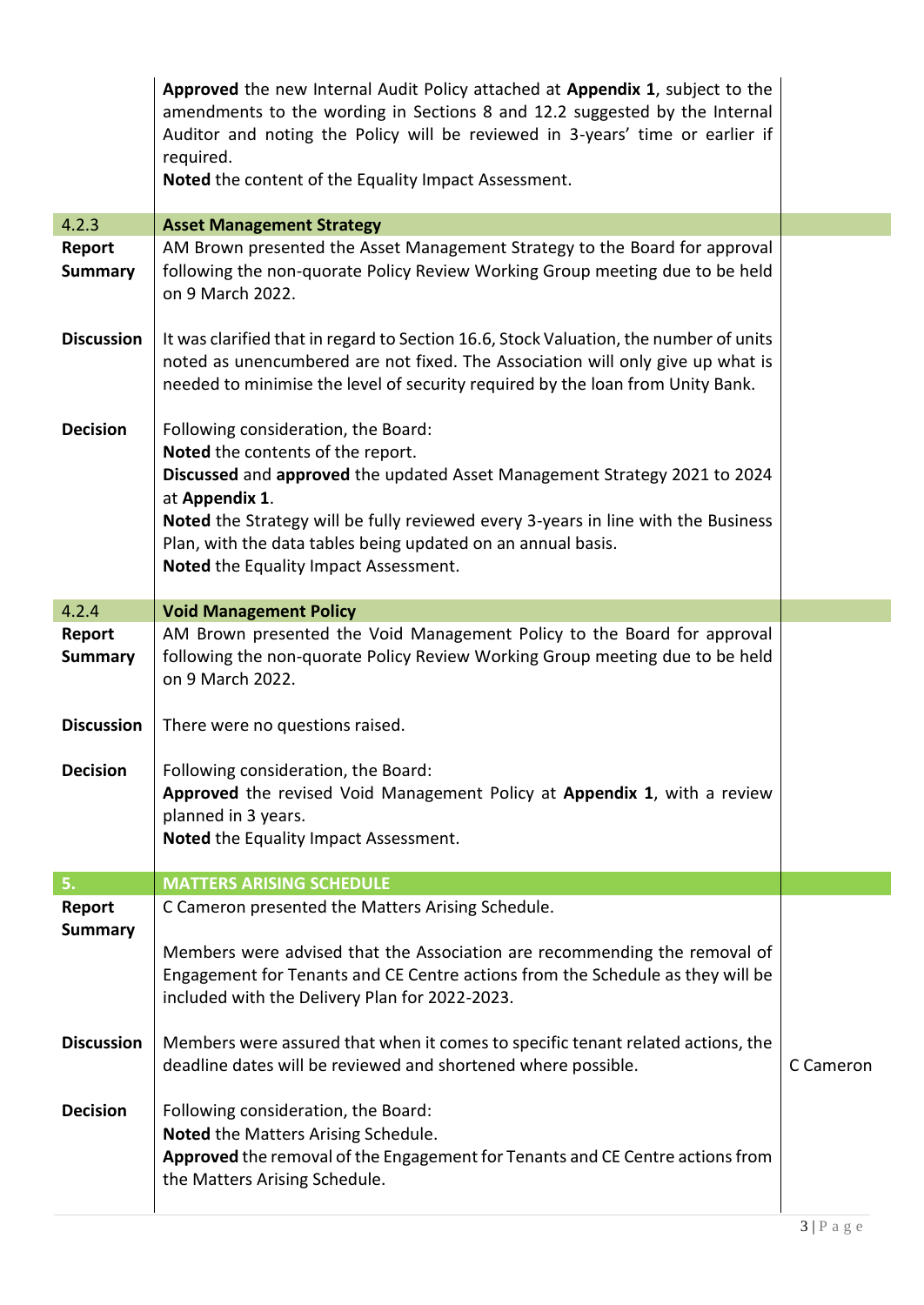| 6.                       | <b>CHIEF EXECUTIVE PROGRESS UPDATE - CONFIDENTIAL</b>                                                                                                                                                                                                                                                                                                                                                                    |  |
|--------------------------|--------------------------------------------------------------------------------------------------------------------------------------------------------------------------------------------------------------------------------------------------------------------------------------------------------------------------------------------------------------------------------------------------------------------------|--|
|                          | See Confidential minutes.                                                                                                                                                                                                                                                                                                                                                                                                |  |
|                          |                                                                                                                                                                                                                                                                                                                                                                                                                          |  |
| 7.                       | <b>GOVERNANCE</b>                                                                                                                                                                                                                                                                                                                                                                                                        |  |
| 7.1                      | Business Plan - Delivery Plan Year 1 Update for 2021-2022                                                                                                                                                                                                                                                                                                                                                                |  |
| Report<br><b>Summary</b> | AM Brown presented the Business Plan to provide the Board with a progress<br>update on actions that have been taken to implement the activities identified<br>within the approved Delivery Plan for Year 1, 2021/2022. The Delivery Plan is an<br>appendix to DPHA's approved Business Plan, 2021/2024.                                                                                                                  |  |
|                          | Members were advised that as the financial year will be coming to an end shortly,<br>any actions that are not yet started, or are currently ongoing, will be carried<br>forward into the Year 2 Delivery plan.                                                                                                                                                                                                           |  |
| <b>Discussion</b>        | There were no questions raised.                                                                                                                                                                                                                                                                                                                                                                                          |  |
| <b>Decision</b>          | Following consideration, the Board are invited:                                                                                                                                                                                                                                                                                                                                                                          |  |
|                          | Approved the Delivery Plan, Year 1, 2021/2022 progress report as at Appendix 1.                                                                                                                                                                                                                                                                                                                                          |  |
| 7.2                      | Business Plan - Delivery Plan Year 2 Update for 2022-2023                                                                                                                                                                                                                                                                                                                                                                |  |
| Report                   | AM Brown presented the report to provide the Board with a draft Delivery Plan                                                                                                                                                                                                                                                                                                                                            |  |
| <b>Summary</b>           | Year 2 for 2022/2023, which will come into effect from 1 April 2022.                                                                                                                                                                                                                                                                                                                                                     |  |
|                          | Members were assured that any actions that are approved as per the Business<br>Plan and any ongoing or not yet started actions from the Year 1 plan have been<br>added to the Year 2 Delivery plan. Members were also advised that any new<br>actions that have arisen within the last year have also been added to the Year 2<br>Plan. Amendments made to the Delivery Plan are highlighted through tracked<br>changes. |  |
| <b>Discussion</b>        | It was clarified that whilst the timescale set for the review of the Association's<br>Asset Management Services is challenging, the Association feels that it is<br>manageable.                                                                                                                                                                                                                                          |  |
| <b>Decision</b>          | Following consideration, the Board:<br>Approved the outline Delivery Plan, Year 2, 2022/2023 as at Appendix 1 subject<br>to any changes made at tonight's meeting and noting the revised Plan will come<br>into effect from 1 April 2022 onwards.                                                                                                                                                                        |  |
| 7.3                      | <b>Governance &amp; Financial Management Improvement Plan</b>                                                                                                                                                                                                                                                                                                                                                            |  |
| Report<br><b>Summary</b> | AM Brown presented the report to provide the Board with a progress update on<br>actions that have been taken to implement the areas for improvement contained<br>within the Governance & Financial Management Improvement Plan (GFMIP).                                                                                                                                                                                  |  |
| <b>Discussion</b>        | There were no questions raised.                                                                                                                                                                                                                                                                                                                                                                                          |  |
| <b>Decision</b>          | Following consideration, the Board:<br>Approved the updated GFMIP at Appendix 1.                                                                                                                                                                                                                                                                                                                                         |  |
| 7.4                      | Final Budget 2022-2023 & Long-Term Projections                                                                                                                                                                                                                                                                                                                                                                           |  |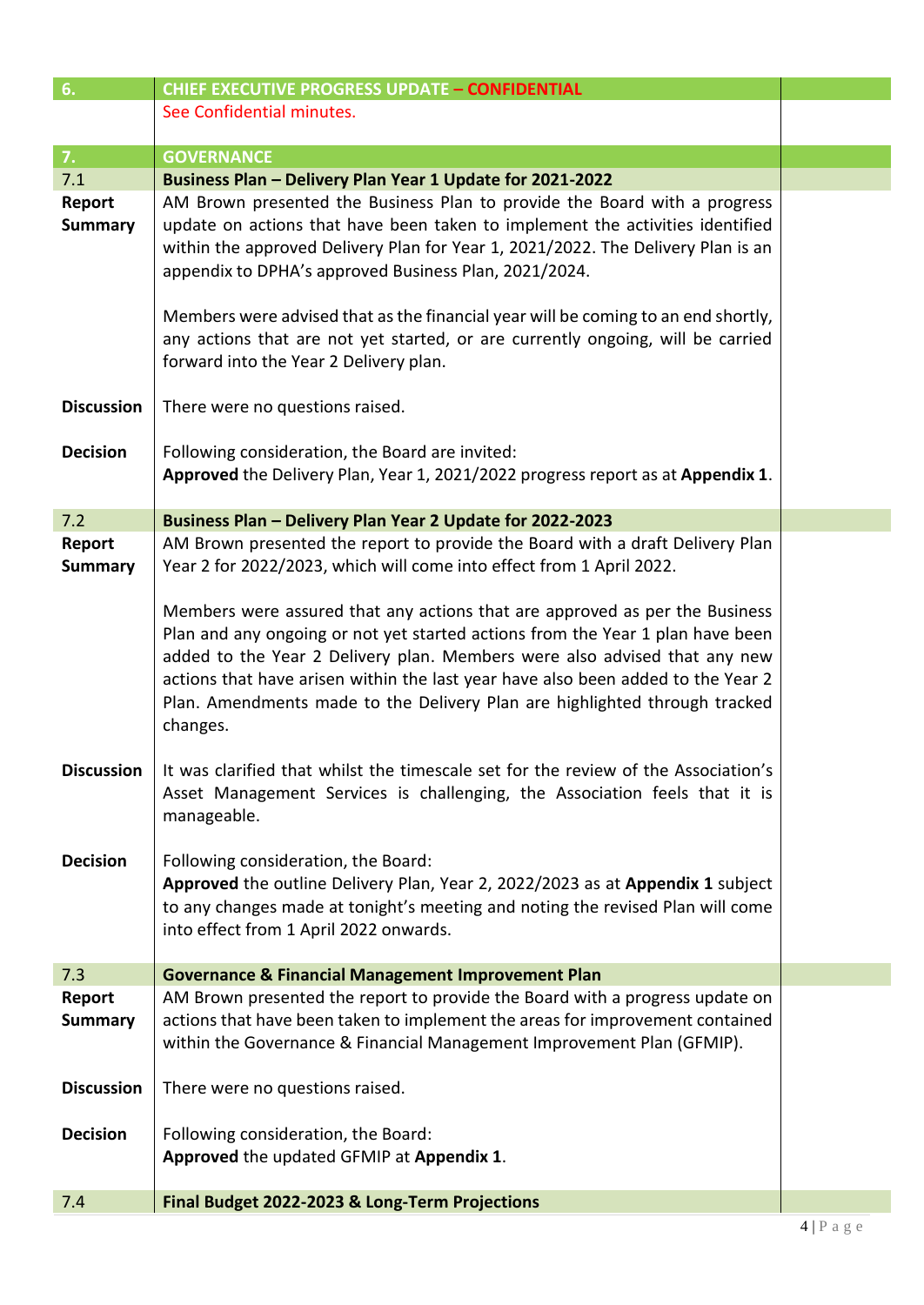| Report<br><b>Summary</b> | G Bruce presented the report to the Board following on from the Draft Budget<br>that was presented at the last Board meeting held on 23 February 2022.                                                                                                                                                                                                                                                                                                                  |                        |
|--------------------------|-------------------------------------------------------------------------------------------------------------------------------------------------------------------------------------------------------------------------------------------------------------------------------------------------------------------------------------------------------------------------------------------------------------------------------------------------------------------------|------------------------|
|                          | Members were advised that due to the recent spikes in inflation and the further<br>forecasted increases to CPI, the Final Budget will most likely be under constant<br>review and will require revisiting at least once during the upcoming financial year.                                                                                                                                                                                                             |                        |
|                          | It was advised that minor changes have been made to the Stoneworks, Roofing<br>costs, Property Insurance and another £5,000 has been given to the Staffing<br>support costs for the Asset Advisor. Members were also advised that increases<br>have also been given to Heat and Light and Office Insurance. Due to these<br>increased costs, there has been a change to the Housing depreciation and the<br>Other Fixed Asset depreciations.                            |                        |
| <b>Discussion</b>        | Members were assured that regarding EESSH 2, costs have been built in as much<br>as possible based on the knowledge available. Members were also advised that<br>regarding decarbonisation, staff are waiting on appropriate sector guidance being<br>issued by Scottish Government and others. This situation will be monitored and<br>any association costs with decarbonisation included in the figures as the<br>Association progresses through the financial year. | G Bruce /<br>C Cameron |
| <b>Decision</b>          | Following consideration, the Board:<br>Reviewed and approved the final 2022/23 Budget as attached in appendices 1 to<br>6.                                                                                                                                                                                                                                                                                                                                              |                        |
|                          |                                                                                                                                                                                                                                                                                                                                                                                                                                                                         |                        |
| 7.5                      | <b>Annual Register of Interest Report</b>                                                                                                                                                                                                                                                                                                                                                                                                                               |                        |
| Report<br><b>Summary</b> | C Cameron presented the report to provide the Board with an annual update on<br>any interest declared by Board members or staff.                                                                                                                                                                                                                                                                                                                                        |                        |
|                          | Members were advised that there are some declarations outstanding from Staff<br>members and Board members, but that these will be obtained within the next<br>few weeks. Members were assured that in regard to the outstanding declarations<br>for the Board, these are members who are currently on a Leave of Absence.                                                                                                                                               | C Cameron              |
| <b>Discussion</b>        | It was clarified that only Staff or Board members names were listed if they had<br>made a declaration, and that all information will be cross checked for accuracy.                                                                                                                                                                                                                                                                                                     | C Cameron              |
| <b>Decision</b>          | Following consideration, the Board:<br>Noted the contents of this report and the returns received for Code of Conducts<br>and Declarations of Interest.<br>Noted that the Register of Interests for Board members and staff have been<br>updated.                                                                                                                                                                                                                       |                        |
| 7.6                      | <b>Review of Financial Regulations &amp; Procedures</b>                                                                                                                                                                                                                                                                                                                                                                                                                 |                        |
| Report<br><b>Summary</b> | C Cameron presented the report to the Board for consideration and approval.<br>Members were advised that the Regulations and Procedures have been updated                                                                                                                                                                                                                                                                                                               |                        |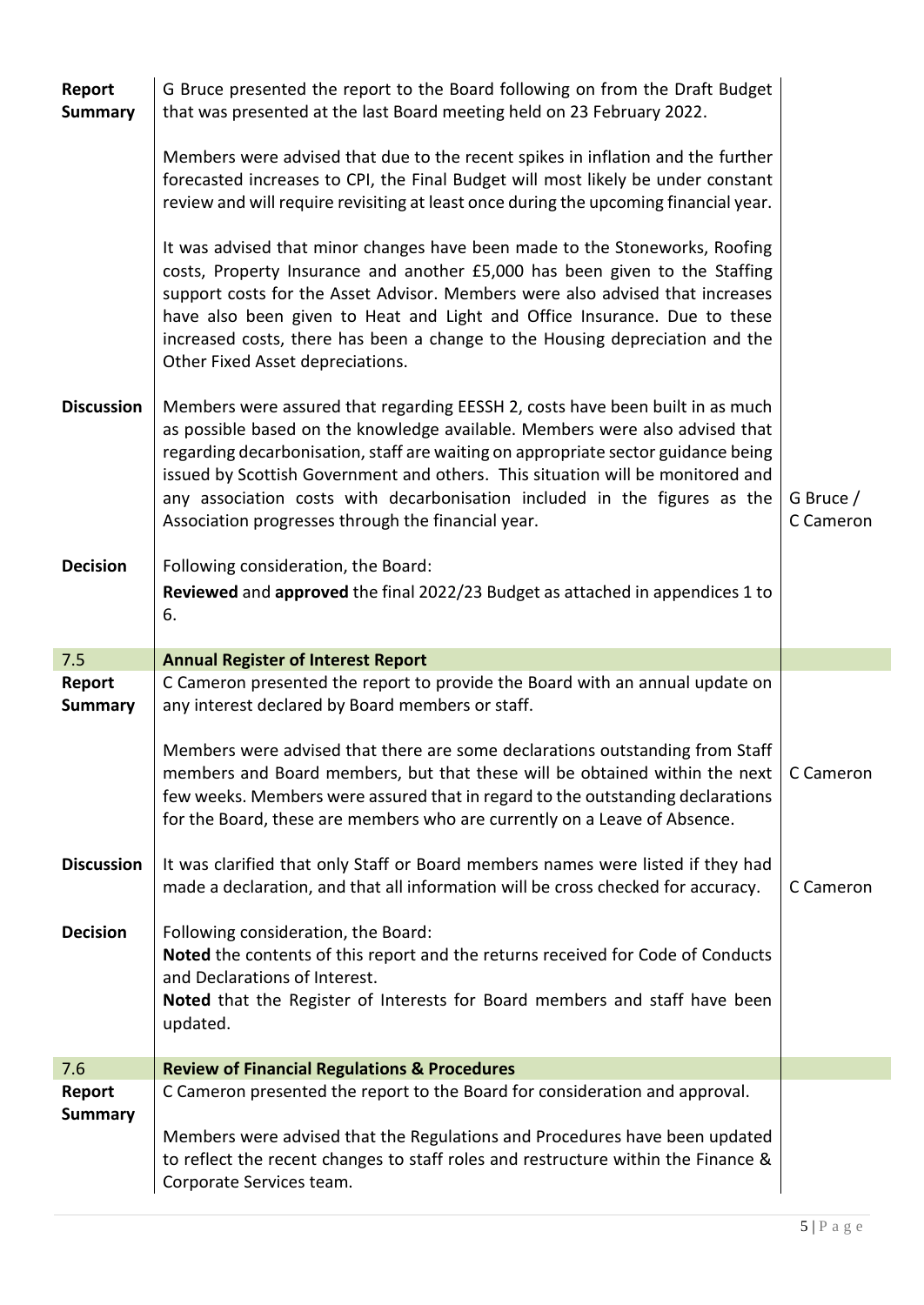| <b>Discussion</b><br><b>Decision</b>          | Members were notified of an addition to the Regulations and Procedures to<br>provide temporary cover for the Chief Executive when absent from the<br>Association. If an absence is for longer than 4 weeks, the Association will consult<br>with the Chair to discuss an extension to the temporary cover period.<br>It was clarified that further amendment to the Delegated Authority limits was due<br>to the new roles created following the staff restructure.<br>There were no questions raised.<br>Following consideration, the Board:<br>Approved the revised Financial Regulations and Financial Procedures as<br>contained within appendices 1 and 2.<br>Approved the increase to the delegated authority limit for the Finance &<br>Corporate Services Team Leader.<br>Approved, when required the temporary increase of Finance & Corporate<br>Services Team Leader in the absence of the Chief Executive.<br>Approved the addition of the Assistant Finance Services Officer post to the<br>Scheme of Financial Delegation.<br>Noted that the Financial Regulations and Procedures will be due for review in 3<br>years' time or earlier if required. |  |
|-----------------------------------------------|--------------------------------------------------------------------------------------------------------------------------------------------------------------------------------------------------------------------------------------------------------------------------------------------------------------------------------------------------------------------------------------------------------------------------------------------------------------------------------------------------------------------------------------------------------------------------------------------------------------------------------------------------------------------------------------------------------------------------------------------------------------------------------------------------------------------------------------------------------------------------------------------------------------------------------------------------------------------------------------------------------------------------------------------------------------------------------------------------------------------------------------------------------------------|--|
| 8.                                            | <b>STRATEGY</b>                                                                                                                                                                                                                                                                                                                                                                                                                                                                                                                                                                                                                                                                                                                                                                                                                                                                                                                                                                                                                                                                                                                                                    |  |
|                                               | There are no reports.                                                                                                                                                                                                                                                                                                                                                                                                                                                                                                                                                                                                                                                                                                                                                                                                                                                                                                                                                                                                                                                                                                                                              |  |
| 9.                                            | <b>FINANCE</b>                                                                                                                                                                                                                                                                                                                                                                                                                                                                                                                                                                                                                                                                                                                                                                                                                                                                                                                                                                                                                                                                                                                                                     |  |
| 9.1                                           | Value for Money Report for 2022/2023                                                                                                                                                                                                                                                                                                                                                                                                                                                                                                                                                                                                                                                                                                                                                                                                                                                                                                                                                                                                                                                                                                                               |  |
| Report<br><b>Summary</b><br><b>Discussion</b> | C Cameron presented the report to the Board to provide details of how Value for<br>Money (VFM) was achieved within the draft 2022/23 budget.<br>It was clarified that the reduced costs for the DOSCG salaries and pensions were                                                                                                                                                                                                                                                                                                                                                                                                                                                                                                                                                                                                                                                                                                                                                                                                                                                                                                                                   |  |
| <b>Decision</b>                               | a result of not refilling posts due to a decrease in service demands.<br>Following consideration, the Board:<br>Noted the contents of the report.<br>Approved the VFM Review attached at Appendix 1 in terms of evidence to<br>demonstrate VFM.                                                                                                                                                                                                                                                                                                                                                                                                                                                                                                                                                                                                                                                                                                                                                                                                                                                                                                                    |  |
|                                               |                                                                                                                                                                                                                                                                                                                                                                                                                                                                                                                                                                                                                                                                                                                                                                                                                                                                                                                                                                                                                                                                                                                                                                    |  |
|                                               |                                                                                                                                                                                                                                                                                                                                                                                                                                                                                                                                                                                                                                                                                                                                                                                                                                                                                                                                                                                                                                                                                                                                                                    |  |
|                                               |                                                                                                                                                                                                                                                                                                                                                                                                                                                                                                                                                                                                                                                                                                                                                                                                                                                                                                                                                                                                                                                                                                                                                                    |  |
| 9.2<br>Report                                 | <b>Bad Debt Write Offs</b><br>C Cameron presented the report to seek approval from the Board to write off                                                                                                                                                                                                                                                                                                                                                                                                                                                                                                                                                                                                                                                                                                                                                                                                                                                                                                                                                                                                                                                          |  |

I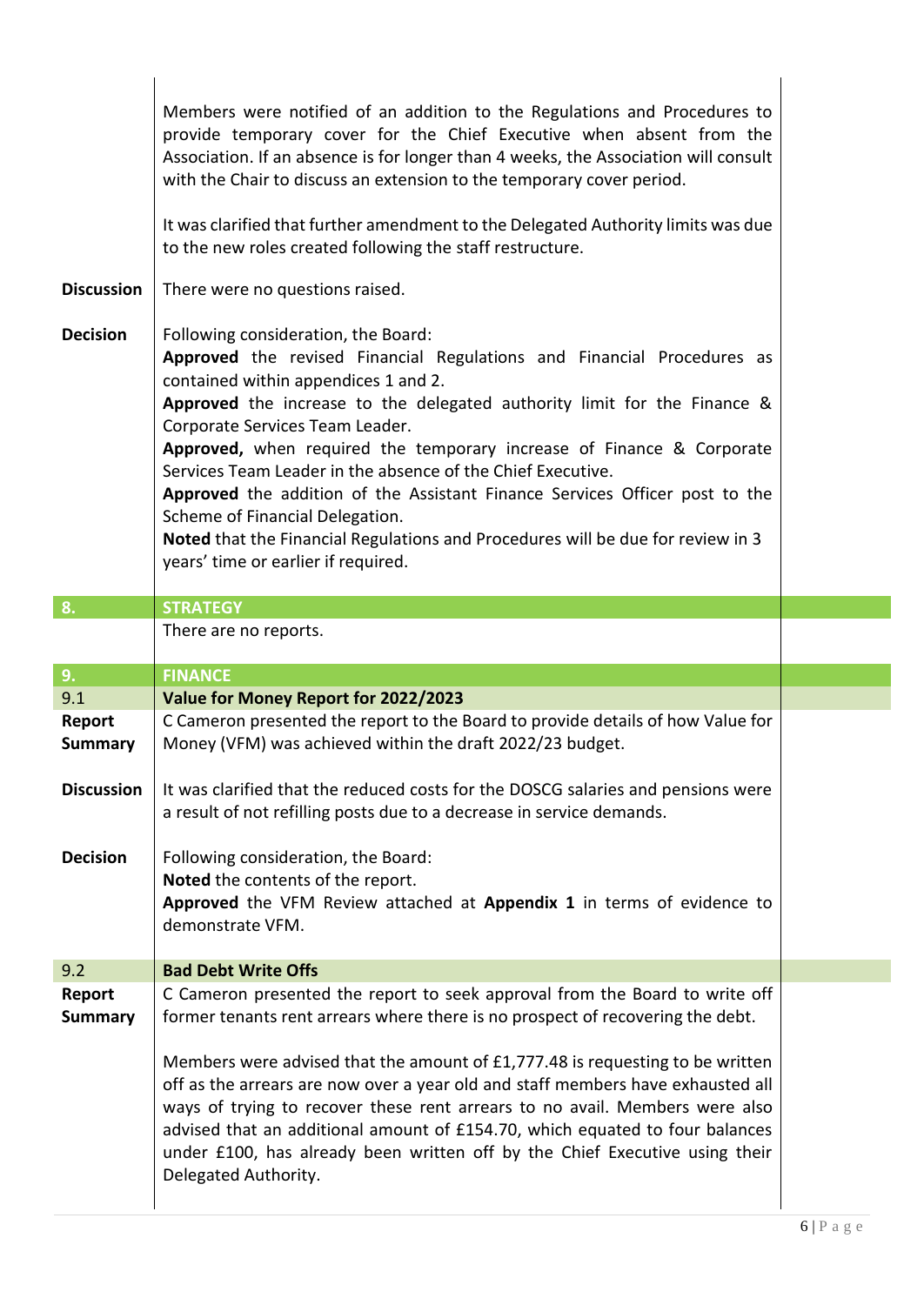| <b>Discussion</b>        | There were no questions raised.                                                                                                                                                                                                                                                                                                                                                                   |                        |
|--------------------------|---------------------------------------------------------------------------------------------------------------------------------------------------------------------------------------------------------------------------------------------------------------------------------------------------------------------------------------------------------------------------------------------------|------------------------|
| <b>Decision</b>          | Following consideration, the Board:                                                                                                                                                                                                                                                                                                                                                               |                        |
|                          | Noted the contents of the report.                                                                                                                                                                                                                                                                                                                                                                 |                        |
|                          | Approved the debt write off contained in Appendix 1 to the sum of £1,777.48.                                                                                                                                                                                                                                                                                                                      |                        |
|                          |                                                                                                                                                                                                                                                                                                                                                                                                   |                        |
| 10.                      | <b>STAFFING</b>                                                                                                                                                                                                                                                                                                                                                                                   |                        |
|                          | There are no reports.                                                                                                                                                                                                                                                                                                                                                                             |                        |
| 11.                      | <b>OPERATIONS</b>                                                                                                                                                                                                                                                                                                                                                                                 |                        |
| 11.1                     | Duty of Candour Report 2021-2022                                                                                                                                                                                                                                                                                                                                                                  |                        |
| Report<br><b>Summary</b> | A Dickson presented the report to provide the Board with an overview of the legal<br>obligation of Duty of Candour, for the Board to approve the Annual Report that is<br>required of the Association for 2021-22 and the development of requirements to<br>fully meet the Duty of Candour.<br>Members were assured that there have been no triggers of Duty of Candour for<br>2021-2022 to date. |                        |
| <b>Discussion</b>        | It was clarified that should there been any triggers that will require to be added,<br>they will be reported to the Board at the earliest opportunity.                                                                                                                                                                                                                                            |                        |
|                          | Members were assured that the typo to the wording of 1.1 of the appendix will<br>be amended.                                                                                                                                                                                                                                                                                                      | A Dickson              |
| <b>Decision</b>          | Following consideration and subject to the amendments raised above, the Board:<br>Noted the contents of the report.<br>Approved the Annual Report on Duty of Candour for 2021-22 at Appendix 1 of<br>this report for submission to the Care Inspectorate.<br>Agreed that the Chief Executive can approve the inclusion of any additional Duty<br>of Candour to the report if required.            |                        |
| 11.3                     | <b>Review of Housing Management &amp; Financials Software Confidential</b>                                                                                                                                                                                                                                                                                                                        |                        |
|                          | See Confidential minutes.                                                                                                                                                                                                                                                                                                                                                                         |                        |
| 12.                      | <b>HEALTH &amp; SAFETY</b>                                                                                                                                                                                                                                                                                                                                                                        |                        |
|                          | There are no reports.                                                                                                                                                                                                                                                                                                                                                                             |                        |
|                          |                                                                                                                                                                                                                                                                                                                                                                                                   |                        |
| 13.                      | <b>ANY OTHER COMPETENT BUSINESS</b>                                                                                                                                                                                                                                                                                                                                                               |                        |
| 13.1                     | Correspondence                                                                                                                                                                                                                                                                                                                                                                                    |                        |
|                          | AM Brown advised there was no correspondence.<br>G Bruce advised that the 5 Year Financial Projections will need to be presented at<br>the May 2022 Board meeting for approval due to the Scottish Housing Regulator<br>bringing the submission dates forward from the end of June to the end of May<br>2022.                                                                                     | G Bruce /<br>C Cameron |
| 13.2                     | <b>Updated Board/Committee Workplan</b>                                                                                                                                                                                                                                                                                                                                                           |                        |
|                          | AM Brown advised there were no further updates to add.                                                                                                                                                                                                                                                                                                                                            |                        |